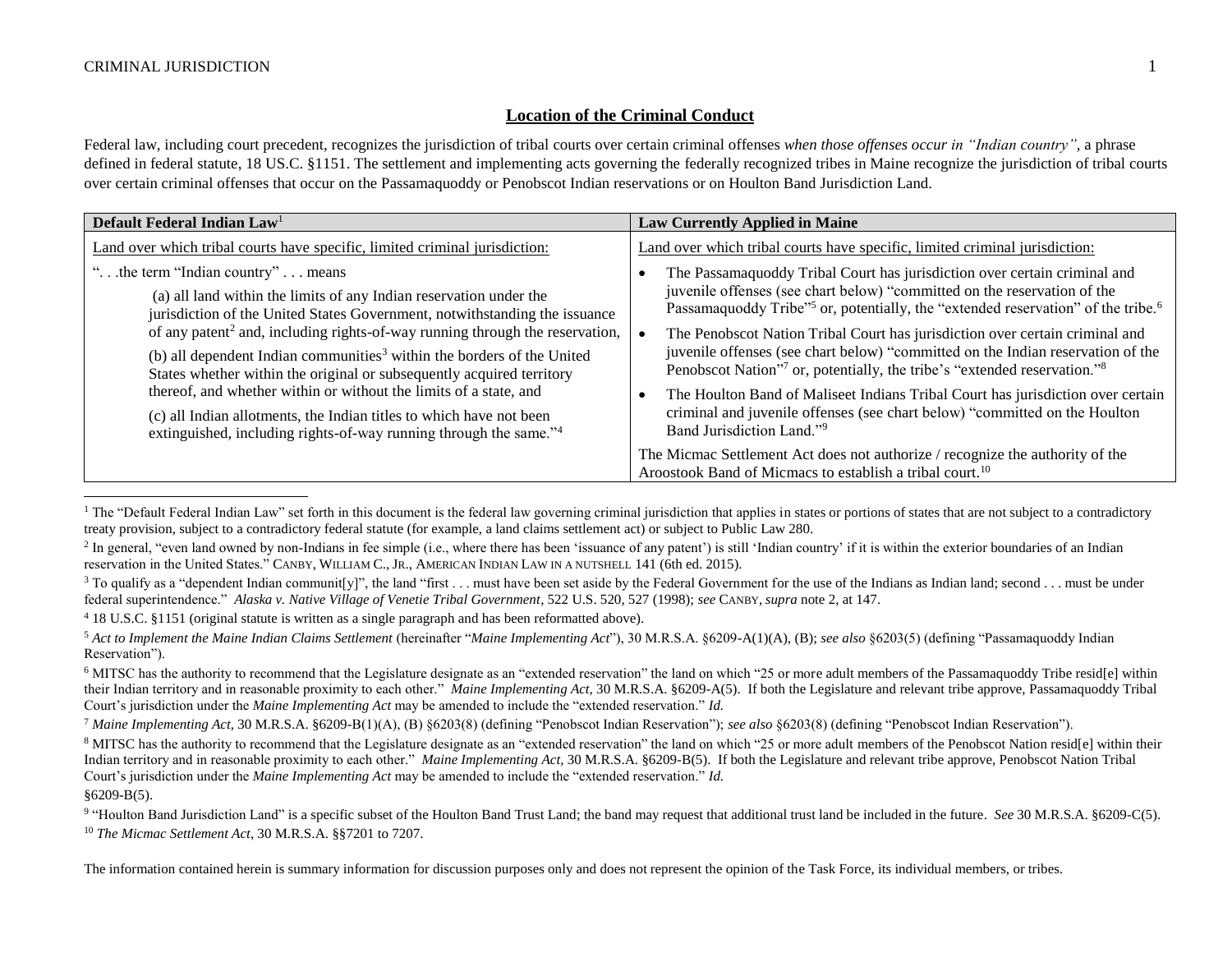| Court                | <b>Defendant/Victim</b>                                        | Default Federal Indian Law <sup>1</sup>                                                                                                                                                                                                                                                                                                                                                                       | Law Currently Applied in Maine (MICSA/MIA)                                                                                                                                                                                                                                                                                                                                                                                                                                                                                                                                                        | <b>Task Force Consensus</b> |
|----------------------|----------------------------------------------------------------|---------------------------------------------------------------------------------------------------------------------------------------------------------------------------------------------------------------------------------------------------------------------------------------------------------------------------------------------------------------------------------------------------------------|---------------------------------------------------------------------------------------------------------------------------------------------------------------------------------------------------------------------------------------------------------------------------------------------------------------------------------------------------------------------------------------------------------------------------------------------------------------------------------------------------------------------------------------------------------------------------------------------------|-----------------------------|
| Tribal<br>$ Court11$ |                                                                | Possibly <sup>12</sup> concurrent jurisdiction (with<br>federal courts) over "major crimes" 13<br>committed against an Indian victim.                                                                                                                                                                                                                                                                         | Passamaquoddy Tribal Court: Exclusive jurisdiction<br>over crimes if:<br>Location: on Passamaquoddy Indian Reservation;<br>٠                                                                                                                                                                                                                                                                                                                                                                                                                                                                      |                             |
|                      |                                                                | Exclusive jurisdiction over other crimes<br>committed against an Indian victim. <sup>14</sup>                                                                                                                                                                                                                                                                                                                 | Penalties: maximum potential penalty for offense<br>$\bullet$<br>is \$5,000 fine $< 1$ -year imprisonment; and                                                                                                                                                                                                                                                                                                                                                                                                                                                                                    |                             |
|                      | Indian defendant<br>&<br>Indian victim or<br>victimless crimes | Jurisdiction (possibly exclusive, possibly<br>concurrent w/federal courts) over victimless<br>crimes. $15$<br>Defendant: Indian defendant need not be a<br>member of specific tribe with jurisdiction. <sup>16</sup><br>Penalties: Maximum penalty that may be<br>imposed for "any 1 offense":<br>\$5,000 fine and 1-year imprisonment <sup>17</sup> ;<br><b>or</b><br>\$15,000 fine and 3-years imprisonment | Defendant and victim: each a member of the<br>$\bullet$<br>Passamaquoddy Tribe, Houlton Band of Maliseet<br>Indians, or Penobscot Nation or defendant is such<br>a member and it is a victimless crime. <sup>21</sup><br>Juveniles: if court has jurisdiction over an offense<br>committed by an adult, its jurisdiction extends to<br>juveniles. Court also has jurisdiction over juvenile<br>victimless crimes involving drugs and alcohol. <sup>22</sup><br>Penobscot Nation Tribal Court: Exclusive jurisdiction<br>over crimes if:<br><i>Location:</i> on Penobscot Indian Reservation;<br>٠ |                             |
|                      |                                                                | if certain due process protections are<br>observed <sup>18</sup> and defendant has previously<br>been convicted of a comparable offense                                                                                                                                                                                                                                                                       | <i>Penalties:</i> maximum potential penalty for offense<br>$\bullet$<br>is \$5,000 fine $< 1$ -year imprisonment; and                                                                                                                                                                                                                                                                                                                                                                                                                                                                             |                             |

### <span id="page-1-0"></span>**Court Criminal Jurisdiction**

l

<sup>&</sup>lt;sup>11</sup> The *Indian Civil Rights Act* requires tribal courts to protect a criminal defendant's rights "to a speedy and public trial, to be informed of the nature and cause of the accusation, to be confronted with the witnesses against him, to have compulsory process for obtaining witnesses in his favor" and to hire counsel. 25 U.S.C. §1302(a). The *Maine Implementing Act* incorporates these protections. 30 M.R.S.A. §6209-A(2) (Passamaquoddy Tribal Court); §6209-B(2) (Penobscot Nation Tribal Court), §6209-C(4) (Houlton Band of Maliseet Indians Tribal Court).

<sup>12</sup> CANBY, *supra* not[e 2,](#page-0-0) at 191 (noting the U.S. Supreme Court has not yet addressed whether tribes retain concurrent jurisdiction over major crimes after enactment of the *Major Crimes Act*, 18 U.S.C. §1153, which gave federal courts jurisdiction over the enumerated major crimes when committed by one Indian against another Indian); COHEN'S HANDBOOK OF FEDERAL INDIAN LAW §9.04 (Neil Jessup Newton ed., 2012) (hereinafter "COHEN") (same).

<sup>&</sup>lt;sup>13</sup> Major Crimes Act, 18 U.S.C. §1153 (applicable to "murder, manslaughter, kidnapping, maiming, a felony under chapter 109A [sexual abuse], incest, a felony under section 113 [aggravated assault], an assault against [a victim <16 years old], felony child abuse or neglect, arson, burglary, robbery and a felony under section 661 [theft]").

<sup>14</sup> CANBY, *supra* not[e 2,](#page-0-0) at 190; COHEN, *supra* note [12,](#page-1-0) at §9.04.

<sup>&</sup>lt;sup>15</sup> CANBY, *supra* not[e 2,](#page-0-0) at 190 ("[V]ictimless crimes by Indians are matters wholly internal to the tribes..."). *But see* footnote [43](#page-5-0) regarding potential concurrent federal jurisdiction.

<sup>16</sup> CANBY, *supra* not[e 2,](#page-0-0) at 190 (citing 25 U.S.C. §1301(2)); COHEN, *supra* note [12,](#page-1-0) at §9.04 (same).

<sup>17</sup> 25 U.S.C. §1302(a)(7)(B).

<sup>&</sup>lt;sup>18</sup> 25 U.S.C. §1302(a)(7)(C); §1302(c) (required due process protections to impose >1-year sentence: effective assistance of counsel; if defendant is indigent, free counsel by licensed attorney; presiding judge with sufficient legal training and law license; record of the proceeding; and public availability of the tribe's criminal laws and court rules prior to charging of defendant).

<sup>21</sup> *Maine Implementing Act*, 30 M.R.S.A. §6209-A(1)(A).

<sup>22</sup> *Maine Implementing Act*, 30 M.R.S.A. §6209-A(1)(B).

The information contained herein is summary information for discussion purposes only and does not represent the opinion of the Task Force, its individual members, or tribes.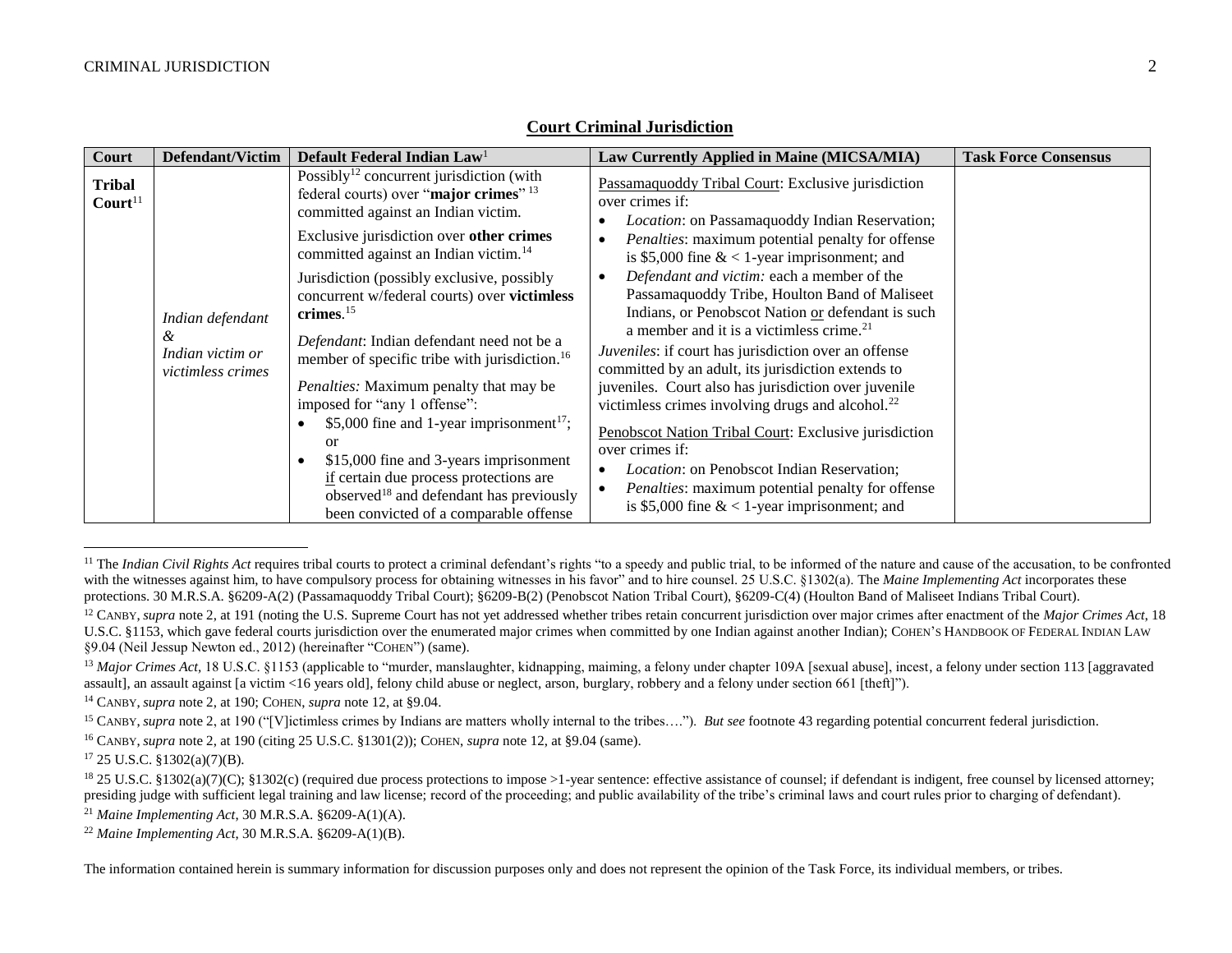| or if the crime would be punishable by<br>>1-year imprisonment under federal law.<br>Maximum penalty that may be imposed in "a<br>criminal proceeding": 9-yrs. imprisonment. <sup>19</sup><br>Juveniles: if tribal court has jurisdiction over<br>an offense committed by an adult, its<br>jurisdiction extends to juveniles. <sup>20</sup> | Defendant and victim: each a member of "any<br>federally recognized Indian tribe, nation, band or<br>other group" or defendant is such a member and it<br>is a victimless crime. <sup>23</sup><br>Juveniles: if court has jurisdiction over an offense<br>committed by an adult, its jurisdiction extends to<br>juveniles. Court also has jurisdiction over juvenile<br>victimless crimes involving drugs and alcohol. <sup>24</sup><br>Houlton Band of Maliseet Indians Tribal Court: May<br>choose <sup>25</sup> to exercise exclusive jurisdiction over crimes:<br>Location: on Houlton Band Jurisdiction Land; and<br><i>Penalties:</i> maximum potential penalty for offense<br>is \$5,000 fine $< 1$ -year imprisonment; and<br>Defendant and victim: one of the following is true:<br>$\triangleright$ Each is a member of the Houlton Band of<br>Maliseet Indians or the defendant is such a member<br>and it is a victimless crime; $^{26}$ or<br>$\triangleright$ Potentially jurisdiction when victim and<br>defendant are each a member of Passamaquoddy<br>Tribe, Penobscot Nation or Houlton Band of<br>Maliseet Indians (unclear if victimless crimes are<br>included when the defendant is a Passamaquoddy<br>or Penobscot member). <sup>27</sup> |  |
|---------------------------------------------------------------------------------------------------------------------------------------------------------------------------------------------------------------------------------------------------------------------------------------------------------------------------------------------|-------------------------------------------------------------------------------------------------------------------------------------------------------------------------------------------------------------------------------------------------------------------------------------------------------------------------------------------------------------------------------------------------------------------------------------------------------------------------------------------------------------------------------------------------------------------------------------------------------------------------------------------------------------------------------------------------------------------------------------------------------------------------------------------------------------------------------------------------------------------------------------------------------------------------------------------------------------------------------------------------------------------------------------------------------------------------------------------------------------------------------------------------------------------------------------------------------------------------------------------------------------------|--|
|---------------------------------------------------------------------------------------------------------------------------------------------------------------------------------------------------------------------------------------------------------------------------------------------------------------------------------------------|-------------------------------------------------------------------------------------------------------------------------------------------------------------------------------------------------------------------------------------------------------------------------------------------------------------------------------------------------------------------------------------------------------------------------------------------------------------------------------------------------------------------------------------------------------------------------------------------------------------------------------------------------------------------------------------------------------------------------------------------------------------------------------------------------------------------------------------------------------------------------------------------------------------------------------------------------------------------------------------------------------------------------------------------------------------------------------------------------------------------------------------------------------------------------------------------------------------------------------------------------------------------|--|

#### <sup>19</sup> 25 U.S.C. §1302(a)(7)(D).

 $\overline{a}$ 

<sup>20</sup> Cf. CANBY, *supra* not[e 2](#page-0-0) at 195; COHEN, *supra* note [12,](#page-1-0) at §9.04 n.18. For more information regarding the myriad issues attendant to the exercise of jurisdiction over juvenile Indian defendants, *see* Addie C. Rolnick, *Untangling the Web: Juvenile Justice in Indian Country*, 19 N.Y.U. J. LEGIS. & PUB. POL'Y 49, 90 (2016).

<sup>23</sup> *Maine Implementing Act*, 30 M.R.S.A. §6209-B(1)(A).

<sup>24</sup> *Maine Implementing Act*, 30 M.R.S.A. §6209-A(1)(B).

<sup>25</sup> This chart lists the *potential* criminal jurisdiction of the Houlton Band of Maliseet Indians Tribal Court. The State retains jurisdiction over these offenses until the tribe decides to exercise this jurisdiction; the tribe also has authority to terminate or reassert this jurisdiction at any time. §6209-C(1), (1-A), (1-B) (final, unnumbered paragraphs).

<sup>26</sup> Maine Implementing Act, 30 M.R.S.A. §6209-C(1)(A) (Houlton Band of Maliseet Indians Tribal Court has jurisdiction over crimes "committed . . . by a member of the Houlton Band of Maliseet Indians, except when committed against a person [or the person's property] who is not a member of the Houlton Band of Maliseet Indians.").

<sup>27</sup> Under §6209-C(1-A)(A) of the *Maine Implementing Act*, the Houlton Band of Maliseet Indians Tribal Court has jurisdiction over crimes,

committed on the Houlton Band Jurisdiction Land by a member of the Penobscot Nation *against* a member or property of a member of those federally recognized Indian tribes otherwise subject to the exclusive jurisdiction of the Houlton Band of Maliseet Indians *under this subsection*, and by a member of those federally recognized Indian tribes otherwise subject to the exclusive jurisdiction of the Houlton Band of Maliseet Indians *under this subsection* against a member or the property of a member of the Penobscot Nation. (Emphasis added.)

Because the relevant *subsection*, §6209-C(1-A), only expressly subjects *members of the Penobscot Nation* to the jurisdiction of the Houlton Band of Maliseet Indians Tribal Court, a literal reading of the statutory language requires both defendant and victim to be members of the Penobscot Nation. Similar language is employed in §6209-C(1-B)(A) regarding the Houlton Band of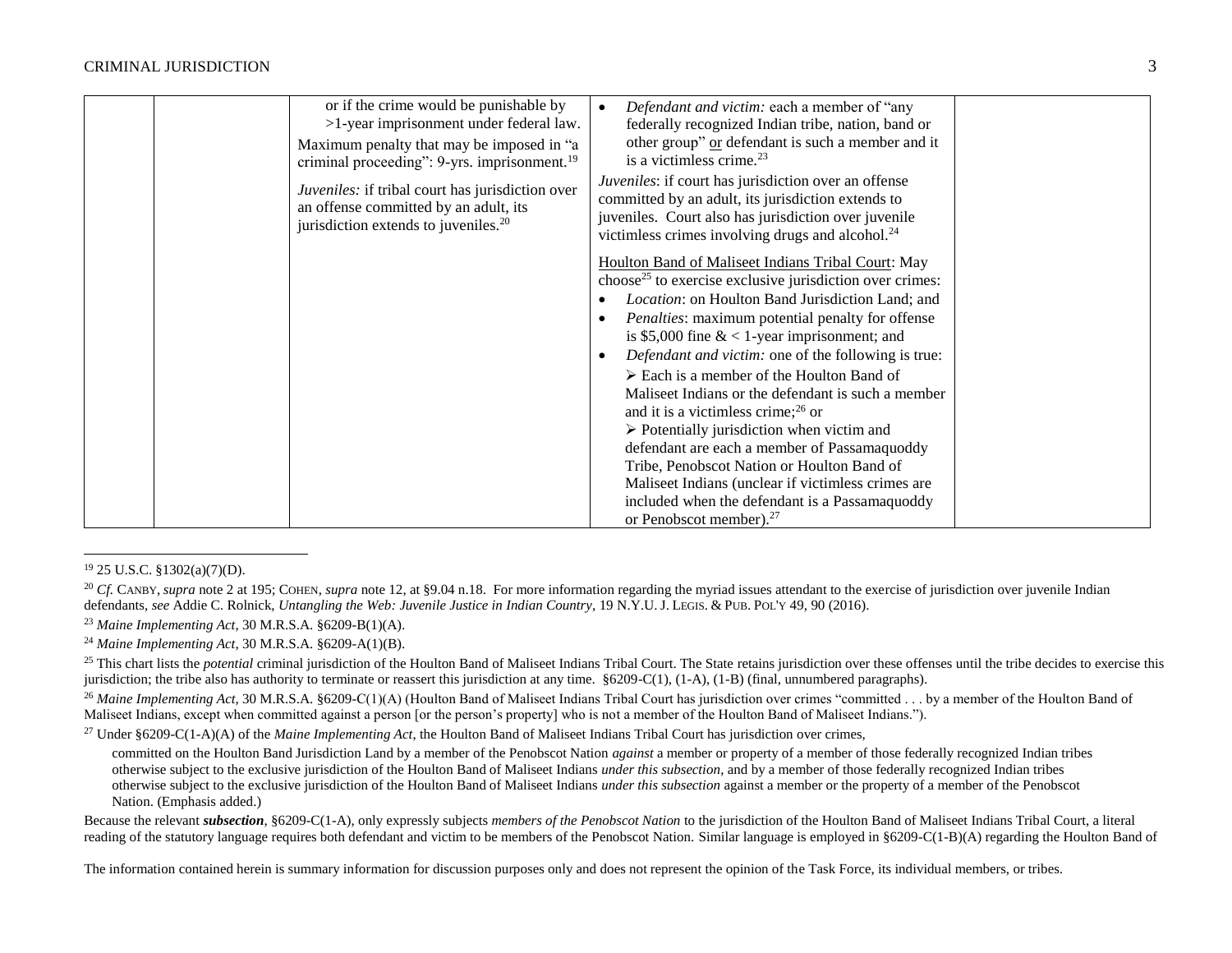<span id="page-3-1"></span><span id="page-3-0"></span>

|                                               |                                                                                                                                                                                                                                                                                                                                                                                                                                                                                                                                                                                                                                                                                                                         | Juveniles: if court has jurisdiction over an offense<br>committed by an adult, its jurisdiction extends to<br>juveniles. Court also has jurisdiction over juvenile<br>victimless crimes involving drugs and alcohol. <sup>28</sup>                                                                                                                                                                                                                                                                                                                                                                                                                                                                                                                                                                               |  |
|-----------------------------------------------|-------------------------------------------------------------------------------------------------------------------------------------------------------------------------------------------------------------------------------------------------------------------------------------------------------------------------------------------------------------------------------------------------------------------------------------------------------------------------------------------------------------------------------------------------------------------------------------------------------------------------------------------------------------------------------------------------------------------------|------------------------------------------------------------------------------------------------------------------------------------------------------------------------------------------------------------------------------------------------------------------------------------------------------------------------------------------------------------------------------------------------------------------------------------------------------------------------------------------------------------------------------------------------------------------------------------------------------------------------------------------------------------------------------------------------------------------------------------------------------------------------------------------------------------------|--|
| Indian defendant<br>ά<br>Non-Indian victim    | Unclear if concurrent jurisdiction (with<br>federal courts) over "major crimes" exists. <sup>29</sup><br>Clear concurrent jurisdiction (with federal<br>courts) over other crimes. <sup>30</sup>                                                                                                                                                                                                                                                                                                                                                                                                                                                                                                                        | No tribal jurisdiction. <sup>31</sup>                                                                                                                                                                                                                                                                                                                                                                                                                                                                                                                                                                                                                                                                                                                                                                            |  |
| Non-Indian<br>defendant<br>&<br>Indian victim | Generally, tribal courts lack jurisdiction over<br>non-Indian defendants. <sup>32</sup><br>VAWA Exception: Concurrent jurisdiction<br>(with state or federal courts) over:<br>Offense: domestic or dating violence,<br>٠<br>and certain protection order violations;<br>Defendant and victim:<br>$\bullet$<br>$\triangleright$ non-Indian defendant resides or is<br>employed in the tribe's Indian country or<br>is the spouse, intimate partner or dating<br>partner of a tribal member or Indian<br>residing in tribe's Indian country; and<br>$\triangleright$ victim: is an Indian.<br>Penalties/due process: maximum<br>$\bullet$<br>penalties and due process protections<br>outlined above for crimes by Indian | No tribal jurisdiction. <sup>31</sup><br>Note: If enacted, LD 766 (as amended) <sup>34</sup> would expand<br>tribal court criminal jurisdiction as follows:<br>(1) The Passamaquoddy Tribal Court and Penobscot<br>Nation Tribal Court would have the choice whether to<br>exert concurrent jurisdiction (with State courts) over:<br>Offense: adult (non-juvenile) Class D domestic<br>violence offenses and protection order violations;<br>Defendant: not member of federally recognized tribe;<br>Victim: member of a federally recognized tribe,<br>nation, band or other group;<br>Penalties: maximum potential penalties for the offense<br>must not exceed \$2,000 fine or 1-year imprisonment;<br>Due process: must have a representative jury (same<br>language as VAWA) and a unanimous jury verdict. |  |

l Maliseet Indians Tribal Court's criminal jurisdiction over members of the Passamaguoddy Tribe. Yet, the structure of these provisions suggests that the Legislature may have intended to grant the court criminal jurisdiction over crimes committed by a member of any one of these three tribes against another member of any one of these three tribes. (This interpretation would match the literal language of the statutes if the word "section" replaced the word "subsection" in §6209-C(1-A) and (1-B).) There are no court cases addressing this issue, however.

In addition, unlike the other tribal court statutes in the *Maine Implementing Act*, §6209-C(1-A)(A) and (1-B)(A) require that the offense be committed "against" an identified class of Indians for tribal court jurisdiction to attach. A literal reading of this language excludes jurisdiction over victimless crimes when the defendant is a Penobscot or Passamaquoddy member. Similar language in the federal *General Crimes Act*, 25 U.S.C. §1152, has resulted in uncertainty whether tribal jurisdiction is nevertheless retained over "victimless crimes." *See* footnot[e 43.](#page-5-0) <sup>28</sup> *Maine Implementing Act*, 30 M.R.S.A. §6209-C(1)(B); (1-A)(B); (1-B)(B).

<sup>&</sup>lt;sup>29</sup> CANBY, *supra* not[e 2,](#page-0-0) at 190-91; COHEN, *supra* note [12,](#page-1-0) at §9.04 (noting that the U.S. Supreme Court "has not addressed the issue" and lower courts have "arrived at different conclusions").

<sup>&</sup>lt;sup>30</sup> CANBY, *supra* not[e 2,](#page-0-0) at 190 (observing that the *General Crimes Act*, 25 U.S.C. §1152, expressly recognizes tribal concurrent jurisdiction by granting federal jurisdiction over non-major offenses committed by Indians against non-Indians in Indian country, but excluding federal jurisdiction if the Indian defendant has already "been punished by the local law of the tribe").

<sup>31</sup> *Maine Indian Claims Settlement Act of 1980*, 25 U.S.C. §1725(a); *Maine Implementing Act*, 30 M.R.S.A. §6204.

<sup>32</sup> CANBY, *supra* not[e 2,](#page-0-0) at 195 (citing *Oliphant v. Suquamish Indian Tribe*, 435 U.S. 191 (1978)); COHEN, *supra* not[e 12,](#page-1-0) at §9.04 (same). Tribal courts likely have the power to control decorum and punish disruptive non-Indian litigants through the criminal contempt power, however. CANBY, *supra* note [2,](#page-0-0) at 195; COHEN, *supra* not[e 12,](#page-1-0) at §9.04.

<sup>&</sup>lt;sup>34</sup> LD 766, as amended by Committee Amend. "A" (H-648) & House Amend. "A" (H-655). This bill passed both chambers of the Maine Legislature and is awaiting action by the Governor.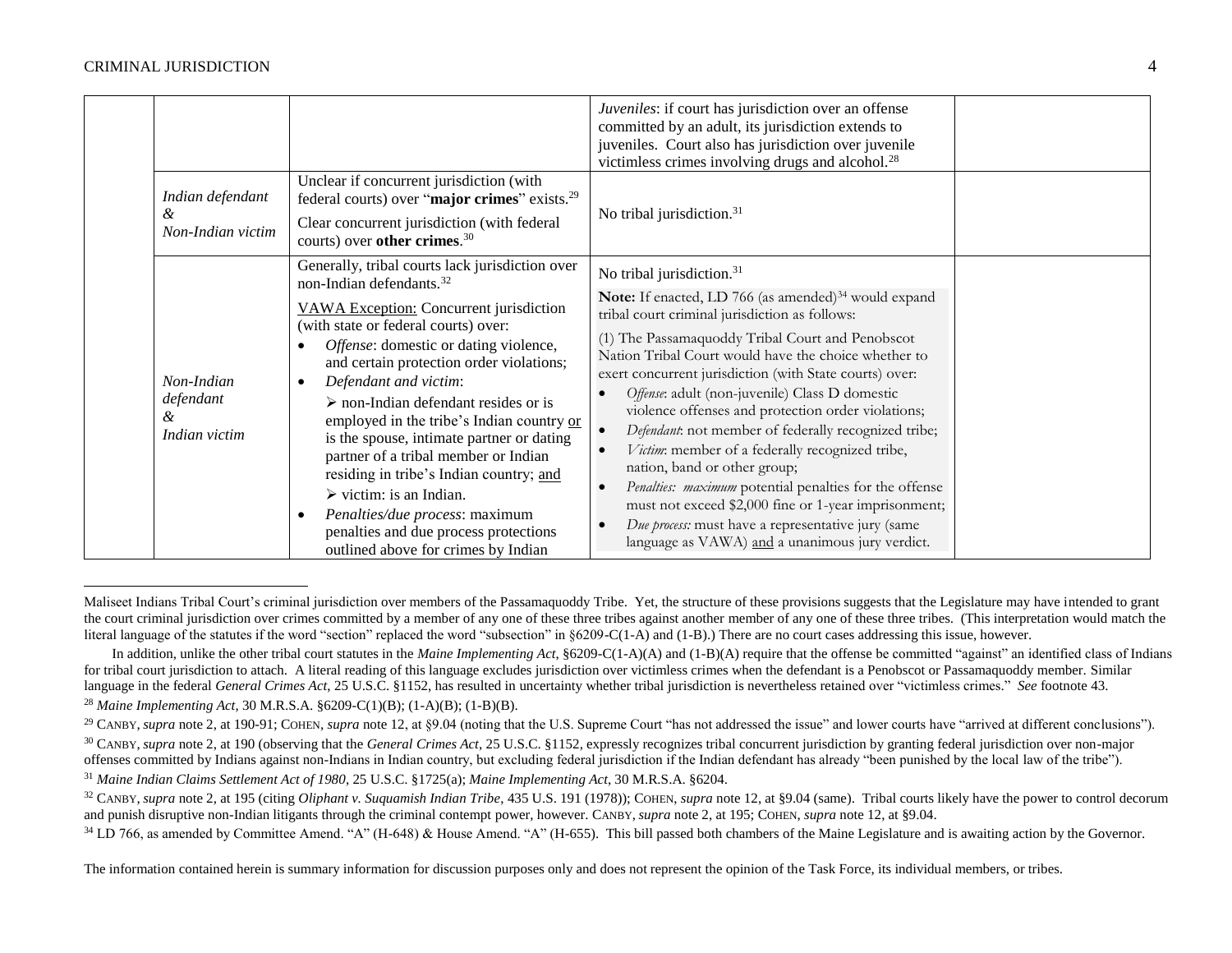#### CRIMINAL JURISDICTION 5

<span id="page-4-0"></span>

|                               |                                                                    | defendants apply and, if imprisonment is<br>imposed, there must be a representative<br>jury (i.e., a jury that includes non-<br>Indians). $33$ | (2) Judiciary Committee may report out legislation to give<br>Penobscot & Passamaquoddy tribes jurisdiction over<br>"crimes other than Class D and E crimes" consistent<br>with 25 U.S.C. §1302 & §1304 (VAWA Reauth. of 2013).                                                                                                                                                                                                                                                           |  |
|-------------------------------|--------------------------------------------------------------------|------------------------------------------------------------------------------------------------------------------------------------------------|-------------------------------------------------------------------------------------------------------------------------------------------------------------------------------------------------------------------------------------------------------------------------------------------------------------------------------------------------------------------------------------------------------------------------------------------------------------------------------------------|--|
|                               | Non-Indian<br>defendant<br>&<br>Non-Indian victim<br>or victimless | No tribal jurisdiction. <sup>32</sup>                                                                                                          | No tribal jurisdiction. <sup>31</sup>                                                                                                                                                                                                                                                                                                                                                                                                                                                     |  |
| <b>State</b><br><b>Courts</b> | Indian defendant<br>&<br>Indian victim or<br>victimless crimes     | No state jurisdiction. <sup>35</sup>                                                                                                           | Except for offenses in exclusive jurisdiction of a tribal<br>court as set forth above, State courts have jurisdiction<br>over all non-federal adult crimes and juvenile crimes. <sup>36</sup><br>Exception to tribal court exclusive jurisdiction: a<br>$\bullet$<br>State court may enter a conviction involving a<br>crime that is within the exclusive jurisdiction of a<br>tribal court if the crime is a lesser-included offense<br>of a crime charged in State court. <sup>37</sup> |  |
|                               | Indian defendant<br>&<br>Non-Indian victim                         | No state jurisdiction. <sup>35</sup>                                                                                                           | Exclusive state jurisdiction. <sup>36</sup>                                                                                                                                                                                                                                                                                                                                                                                                                                               |  |
|                               | Non-Indian<br>defendant<br>&<br>Indian victim                      | No state jurisdiction. <sup>38</sup>                                                                                                           | Exclusive state jurisdiction. <sup>36</sup>                                                                                                                                                                                                                                                                                                                                                                                                                                               |  |
|                               | Non-Indian<br>defendant<br>&<br>Non-Indian victim<br>or no victim  | Exclusive state jurisdiction. <sup>39</sup>                                                                                                    | Exclusive state jurisdiction. <sup>36</sup>                                                                                                                                                                                                                                                                                                                                                                                                                                               |  |

 $\overline{a}$ <sup>33</sup> *Violence Against Women Reauthorization Act of 2013*, 25 U.S.C. §1304; CANBY, *supra* not[e 2,](#page-0-0) at 196-97; COHEN, *supra* not[e 12,](#page-1-0) at §9.02[3][d] (Supp. 2017).

<sup>&</sup>lt;sup>35</sup> CANBY, *supra* not[e 2,](#page-0-0) at 200-01 ("States traditionally have no criminal jurisdiction in Indian country over crimes by Indians against anyone . . ..").

<sup>36</sup> *Maine Indian Claims Settlement Act of 1980*, 25 U.S.C. §1725(a); *Maine Implementing Act*, 30 M.R.S.A. §6204. State courts do not have jurisdiction, however, over general federal criminal statues—for example, theft from the U.S. mail. *See* footnot[e 40.](#page-5-1)

<sup>37</sup> *Maine Implementing Act*, 30 M.R.S.A. §6209-A(3); §6209-B(3); §6209-C(3).

<sup>&</sup>lt;sup>38</sup> CANBY, *supra* not[e 2,](#page-0-0) at 170 ("Crimes . . . by non-Indians against Indians are punishable exclusively by the federal government. *Williams v. United States*, 327 U.S. 711 (1946.)").

<sup>39</sup> CANBY, *supra* not[e 2,](#page-0-0) at 199-200, 203 (citing *United States v. McBratney*, 104 U.S. 621 and *Draper v. United States*, 164 U.S. 240 (1896)); COHEN, *supra* not[e 12,](#page-1-0) at §9.03[1].

The information contained herein is summary information for discussion purposes only and does not represent the opinion of the Task Force, its individual members, or tribes.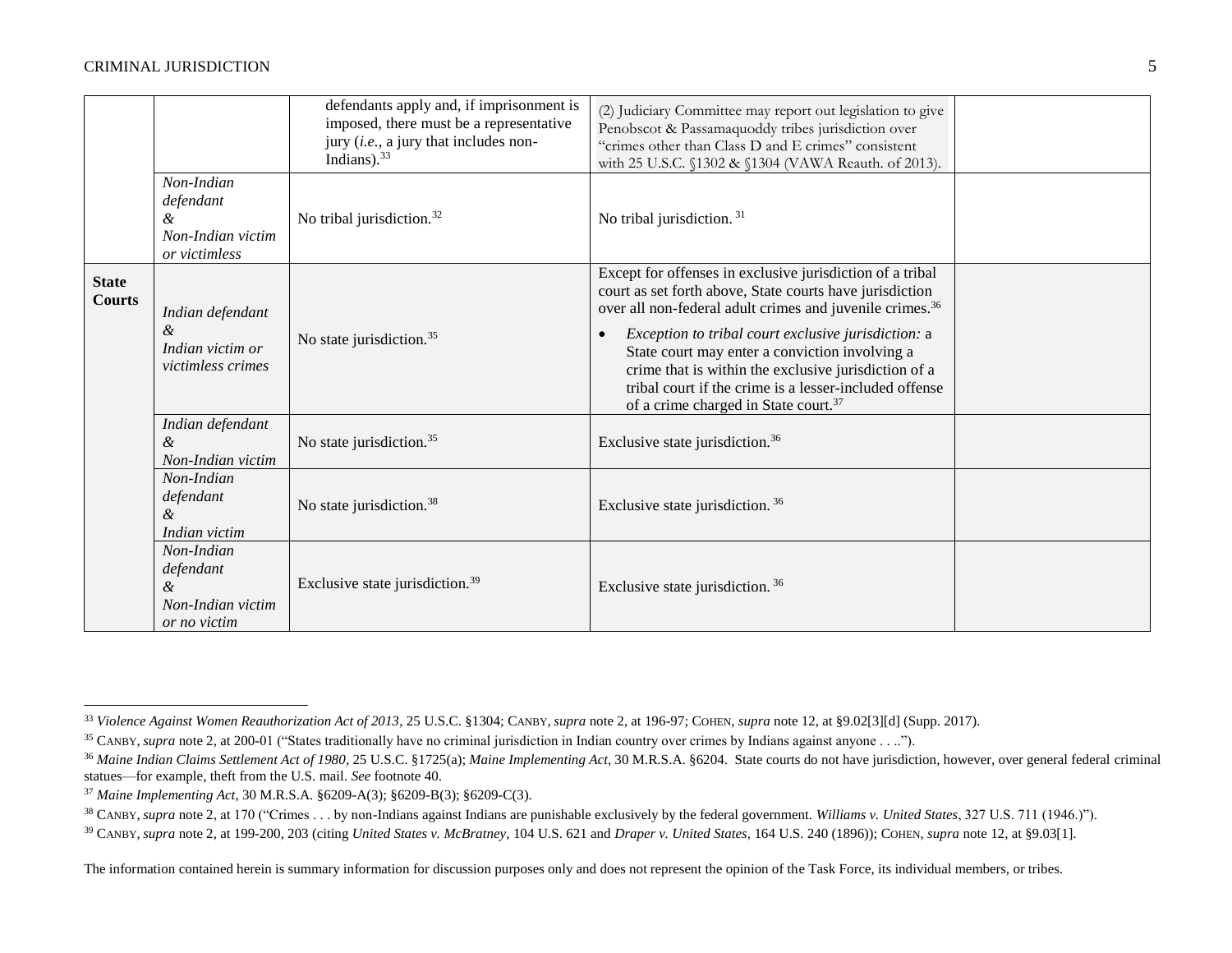#### CRIMINAL JURISDICTION 6

<span id="page-5-2"></span> $\overline{a}$ 

<span id="page-5-1"></span><span id="page-5-0"></span>

| Federal<br>Courts | All defendants<br>(victim irrelevant)                             | Exclusive jurisdiction over "general federal<br>criminal statutes that are effective throughout<br>the nation" and that apply "to all persons,<br>whether or not Indian."40 | Same as default federal Indian law (not abrogated in<br>settlement or implementing acts). |  |
|-------------------|-------------------------------------------------------------------|-----------------------------------------------------------------------------------------------------------------------------------------------------------------------------|-------------------------------------------------------------------------------------------|--|
|                   | Indian defendant<br>&                                             | Concurrent jurisdiction (with tribes), over<br>"major crimes" committed against an Indian<br>victim. $41$<br>No jurisdiction over other crimes committed                    | No federal jurisdiction. <sup>44</sup>                                                    |  |
|                   | Indian victim or<br>victimless crimes                             | against Indian victims. <sup>42</sup><br>Unclear whether jurisdiction exists over<br>victimless crimes committed by Indians. <sup>43</sup>                                  |                                                                                           |  |
|                   | Indian defendant<br>&<br>Non-Indian victim                        | Jurisdiction over all crimes unless the Indian<br>defendant has been "punished by the local<br>law of the tribe."45                                                         | No federal jurisdiction. <sup>46</sup>                                                    |  |
|                   | Non-Indian<br>defendant<br>&<br>Indian victim                     | Exclusive jurisdiction over all crimes. <sup>47</sup>                                                                                                                       | No federal jurisdiction. <sup>46</sup>                                                    |  |
|                   | Non-Indian<br>defendant<br>&<br>Non-Indian victim<br>or no victim | No federal jurisdiction when victim is a non-<br>Indian. <sup>48</sup><br>Unclear whether federal courts have<br>jurisdiction when it is a victimless crime. <sup>49</sup>  | Same as default federal Indian law (not altered in<br>settlement or implementing acts).   |  |

<sup>40</sup> CANBY, *supra* not[e 2,](#page-0-0) at 170 (noting these "general federal criminal statutes"—e.g., theft from the U.S. mail or gun possession crimes that involve interstate commerce— "apply in Indian country to all persons, whether or not Indian.").

<sup>&</sup>lt;sup>41</sup> Major Crimes Act, 18 U.S.C. §1153 (applicable to "murder, manslaughter, kidnapping, maiming, a felony under chapter 109A [sexual abuse], incest, a felony under section 113 [aggravated assault], an assault against [a victim <16 years old], felony child abuse or neglect, arson, burglary, robbery and a felony under section 661 [theft]. . ..").

<sup>42</sup> *General Crimes Act,* 18 U.S.C. §1152; CANBY, *supra* note [2,](#page-0-0) at 178, 203.

<sup>&</sup>lt;sup>43</sup> Under the *General Crimes Act*, 25 U.S.C. §1152, a non-major crime "committed by one Indian *against* the person or property of another Indian" is excepted from federal court jurisdiction. A literal reading of §1152 thus requires an Indian victim for the exception to attach, rendering "victimless crimes" like traffic or public decency offenses subject to federal rather than tribal court jurisdiction. Although the U.S. Supreme Court rejected that strict reading in an adultery case, *United States v. Quiver*, 241 U.S. 602 (1916), and concluded tribes retained jurisdiction over that victimless offense, several lower federal courts reached the opposite conclusion for other victimless offenses. CANBY, *supra* not[e 2,](#page-0-0) at 178-80, 203; COHEN, *supra* note [12,](#page-1-0) at §9.02[1][c][iii].

<sup>&</sup>lt;sup>44</sup> Maine Indian Claims Settlement Act of 1980, 25 U.S.C. §1725(c) (abrogating federal jurisdiction under the Major Crimes Act, 18 U.S.C. §1153, in the State of Maine).

<sup>45</sup> *General Crimes Act,* 18 U.S.C. §1152; CANBY, *supra* note [2,](#page-0-0) at 181, 203; COHEN, *supra* not[e 12,](#page-1-0) at §9.02[1][D][ii].

<sup>&</sup>lt;sup>46</sup> Maine Indian Claims Settlement Act of 1980, 25 U.S.C. §1725(c) (abrogating federal jurisdiction under the General Crimes Act, 18 U.S.C. §1152, in the State of Maine).

<sup>47</sup> *General Crimes Act*, 18 U.S.C. §1152; CANBY, *supra* note [2,](#page-0-0) at 176, 203.

<sup>48</sup> CANBY, *supra* not[e 2,](#page-0-0) at 176, 203 (citing *United States v. McBratney*, 104 U.S. 621 (1881) and *Draper v. United States*, 164 U.S. 240 (1896)).

<sup>49</sup> CANBY, *supra* not[e 2,](#page-0-0) at 177, 203 (discussing lower court cases reaching different conclusions on this issue).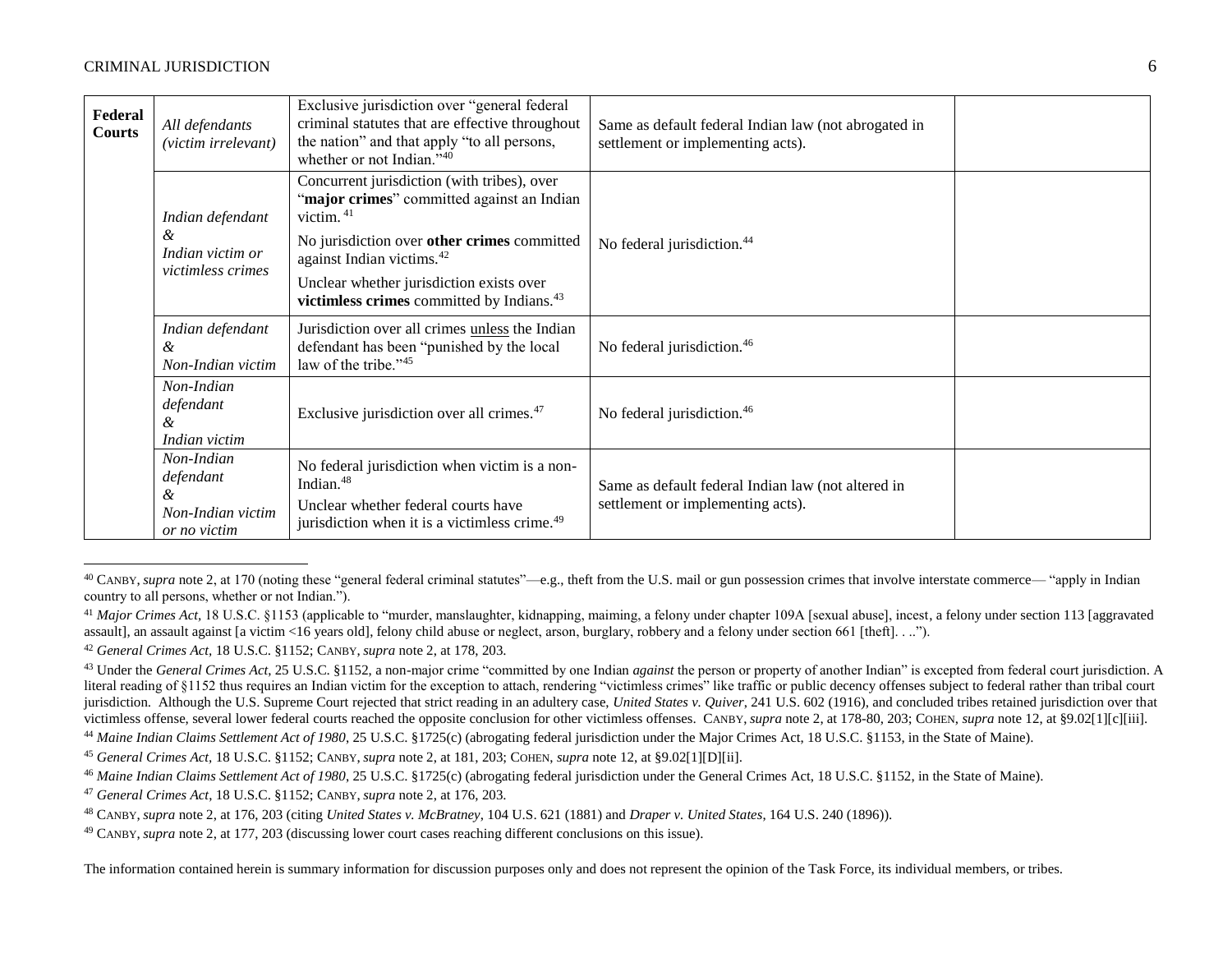| Juvenile offenses | Jurisdiction over offenses committed by a<br>juvenile <u>if</u> (1) federal court would have<br>jurisdiction over the offense if committed by<br>an adult and (2) state court lacks jurisdiction<br>or declines to exercise its jurisdiction. <sup>50</sup> | Same as default federal Indian law (not abrogated in<br>settlement or implementing acts), but because federal<br>courts lack criminal jurisdiction in Maine other than<br>over generally applicable federal offenses, part (1) of<br>the test will not be met for nearly all offenses. |  |
|-------------------|-------------------------------------------------------------------------------------------------------------------------------------------------------------------------------------------------------------------------------------------------------------|----------------------------------------------------------------------------------------------------------------------------------------------------------------------------------------------------------------------------------------------------------------------------------------|--|
|-------------------|-------------------------------------------------------------------------------------------------------------------------------------------------------------------------------------------------------------------------------------------------------------|----------------------------------------------------------------------------------------------------------------------------------------------------------------------------------------------------------------------------------------------------------------------------------------|--|

# <span id="page-6-0"></span>**Other issues related to criminal jurisdiction**

| <b>Issue</b>                                                                          | Default Federal Indian Law <sup>1</sup>                                                                                                                                                                                                               | <b>Law Currently Applied in Maine (MICSA/MIA)</b>                                                                                                                                                                                                                                                                                                                                                                                                                                                    | <b>Task Force Consensus</b> |
|---------------------------------------------------------------------------------------|-------------------------------------------------------------------------------------------------------------------------------------------------------------------------------------------------------------------------------------------------------|------------------------------------------------------------------------------------------------------------------------------------------------------------------------------------------------------------------------------------------------------------------------------------------------------------------------------------------------------------------------------------------------------------------------------------------------------------------------------------------------------|-----------------------------|
| Legislative<br>authority to<br>define<br>criminal<br>offenses in<br>Indian<br>country | Tribal government has legislative authority to define all<br>crimes over which tribal court has exclusive or concurrent<br>jurisdiction in Indian country (for example, crimes by an<br>Indian against an Indian victim & VAWA crimes). <sup>51</sup> | Tribal governments generally lack authority to define<br>crimes in Indian country. <sup>52</sup><br><b>Exception:</b> Passamaquoddy Tribe and Penobscot<br>Nation have " <i>exclusive</i> authority to promulgate<br>and enact ordinances regulating" the taking of<br>wildlife within their respective Indian territories as<br>well as the taking of fish in any pond of less than 10<br>acres of surface area within their respective Indian<br>territories. <sup>53</sup> See Fish & Game chart. |                             |
|                                                                                       | State legislatures only have legislative authority to define<br>the crimes within their court jurisdiction (crimes by a non-<br>Indian against either a non-Indian victim or no victim).                                                              | Maine legislature: except where a tribe or MITSC has<br>exclusive authority to promulgate hunting/fishing<br>ordinances (see row above and footnote 53)"[t]he<br>definitions of the criminal offenses and juvenile crimes<br>and the punishments applicable to those criminal offenses<br>and juvenile crimes are governed by the laws of the<br>State."54                                                                                                                                           |                             |

 $\overline{a}$ 

<sup>50</sup> 18 U.S.C. §5032; COHEN, *supra* not[e 12,](#page-1-0) at §9.02[1][e] n.71 ("Under the Federal Juvenile Delinquency Act (FJDA), 18 U.S.C. §§5031-5042, both the [*General Crimes Act* and the *Major Crimes Act*] can apply to the conduct of juveniles in Indian country.").

<sup>51</sup> *Cf.* CANBY, *supra* not[e 2,](#page-0-0) at 181, 190.

<sup>52</sup> *Maine Indian Claims Settlement Act of 1980*, 25 U.S.C. §1725(a); *Maine Implementing Act*, 30 M.R.S.A. §6204.

<sup>&</sup>lt;sup>53</sup> The *Maine Implementing Act* does not specify whether the hunting, trapping and fishing ordinances enacted by the Penobscot Nation and the Passamaquoddy Tribe may impose criminal penalties. 30 M.R.S.A. §6207(1). Several of the hunting and fishing ordinances enacted by the Passamaquoddy Tribe and Penobscot Nation do include criminal penalties, however. *See, e.g.*, [http://www.wabanaki.com/wabanaki\\_new/documents/American%20Eel%20Management%20Plan%20Part%205.pdf](http://www.wabanaki.com/wabanaki_new/documents/American%20Eel%20Management%20Plan%20Part%205.pdf) (last visited Oct. 1, 2019).

In addition, MITSC has "*exclusive* authority to promulgate fishing rules or regulations" on certain ponds and sections of river within the Penobscot or Passamaquoddy Indian territories. §6207(3). It is not clear whether the rules promulgated by MITSC are criminal or civil in nature because they do not include penalty provisions. *See* [https://www.mitsc.org/s/Rules-Fishing-on-](https://www.mitsc.org/s/Rules-Fishing-on-Waters.pdf)[Waters.pdf](https://www.mitsc.org/s/Rules-Fishing-on-Waters.pdf) (last visited Oct. 1, 2019).

<sup>54</sup> *Maine Implementing Act*, 30 M.R.S.A. §6209-A(2); §6209-B(2); §6209-C(2). *See also* 30 M.R.S.A. §6204; *Maine Indian Claims Settlement Act of 1980*, 25 U.S.C. §1725(a).